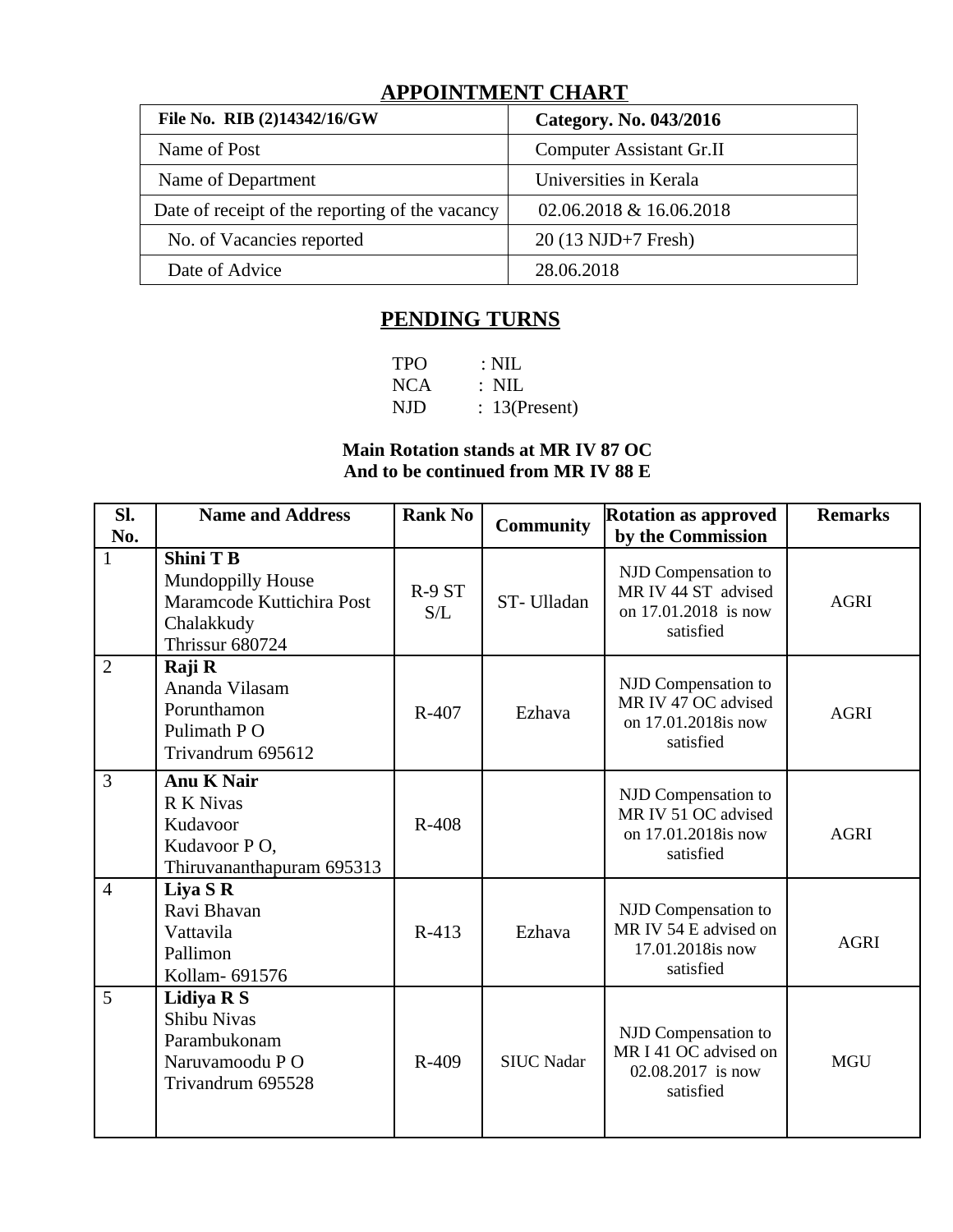| 6              | Keerthi Ramachandran<br>Kunnathuvikalam<br>TC-50/901, HSRA-A 51<br>Kalady, Karamana<br>Thiruvananthapuram 695002 | R-411          |          | NJD Compensation to<br>MR I 93 OC advised on<br>02.08.2017 is now<br>satisfied             | <b>MGU</b> |
|----------------|------------------------------------------------------------------------------------------------------------------|----------------|----------|--------------------------------------------------------------------------------------------|------------|
| $\overline{7}$ | Najee Sabir E T<br>Veerakulath House<br>Thurakkal Post, Kondotty<br>Malappuram 673638                            | $R-12$<br>DA/O | DA-Ortho | NJD Compensation to<br>99 <sup>th</sup> DA/O advised on<br>02.08.2017 is now<br>satisfied  | <b>MGU</b> |
| 8              | Rejani S<br>Sahadevavilasom<br>Cherunniyoor P O, Varkala<br>Thiruvananthapuram<br>695142                         | R-414          | Ezhava   | NJD Compensation to<br>MR I 98 E advised on<br>02.08.2017 is now<br>satisfied              | <b>MGU</b> |
| 9              | <b>Adis Basil T</b><br>Panangat House<br>Kambiliparamb,<br>Olavanna,<br>Kozhikode 673025                         | R-580          | Mappila  | NJD Compensation to<br>MR IV 16 M advised<br>on 24.10.2017 is now<br>satisfied             | <b>MGU</b> |
| 10             | <b>Manitha KS</b><br>Vallatheril House<br>Kizhakkepram<br>North Paravur P O<br>Ernakulam 683513                  | R-416          | Ezhava   | NJD Compensation to<br>MR IV 18 E advised on<br>24.10.2017 is now<br>satisfied             | <b>MGU</b> |
| 11             | <b>Sarita KP</b><br><b>Mullassery House</b><br>P Vemballur<br>P Vemballur P O<br>Thrissur 680671                 | R-417          | Ezhava   | NJD Compensation to<br>MR IV 19 OC advised<br>on 24.10.2017 is now<br>satisfied            | <b>MGU</b> |
| 12             | <b>Seena TS</b><br>Ambadi,<br>Kayappattammal<br>Ulliyeri Post,<br>Kozhikode 673323                               | R-418          | Thiyya   | NJD Compensation to<br>MR IV 21 OC advised<br>on 24.10.2017 is now<br>satisfied            | <b>MGU</b> |
| 13             | <b>Sarath Chandran K S</b><br>Kompippallil Veedu<br>Ayikkunam<br>Sasthamcotta,<br>Kollam 690521                  | $R-12$<br>DA/D | $DA-D$   | NJD Compensation to<br>134 <sup>th</sup> DA/D advised on<br>24.10.2017 is now<br>satisfied | <b>MGU</b> |
| 14             | <b>Sreejesh M</b><br>Thazeelempool House<br>Thavinjal,<br>Manathavady<br>Vimalanagar(PO),<br>Wayanad 670645      | $R-13$<br>DA/D | DA-D     | $201^{\text{th}}$ DA-B/<br><b>B N.E/Given to DA-D</b>                                      | <b>MGU</b> |
| $15*$          | Divya K L<br>Marottikkal House<br>Karamuck<br>Kandassankadavu,<br>Thrissur 680613                                | R-419          | Ezhava   | <b>MR IV 89 OC</b>                                                                         | <b>MGU</b> |